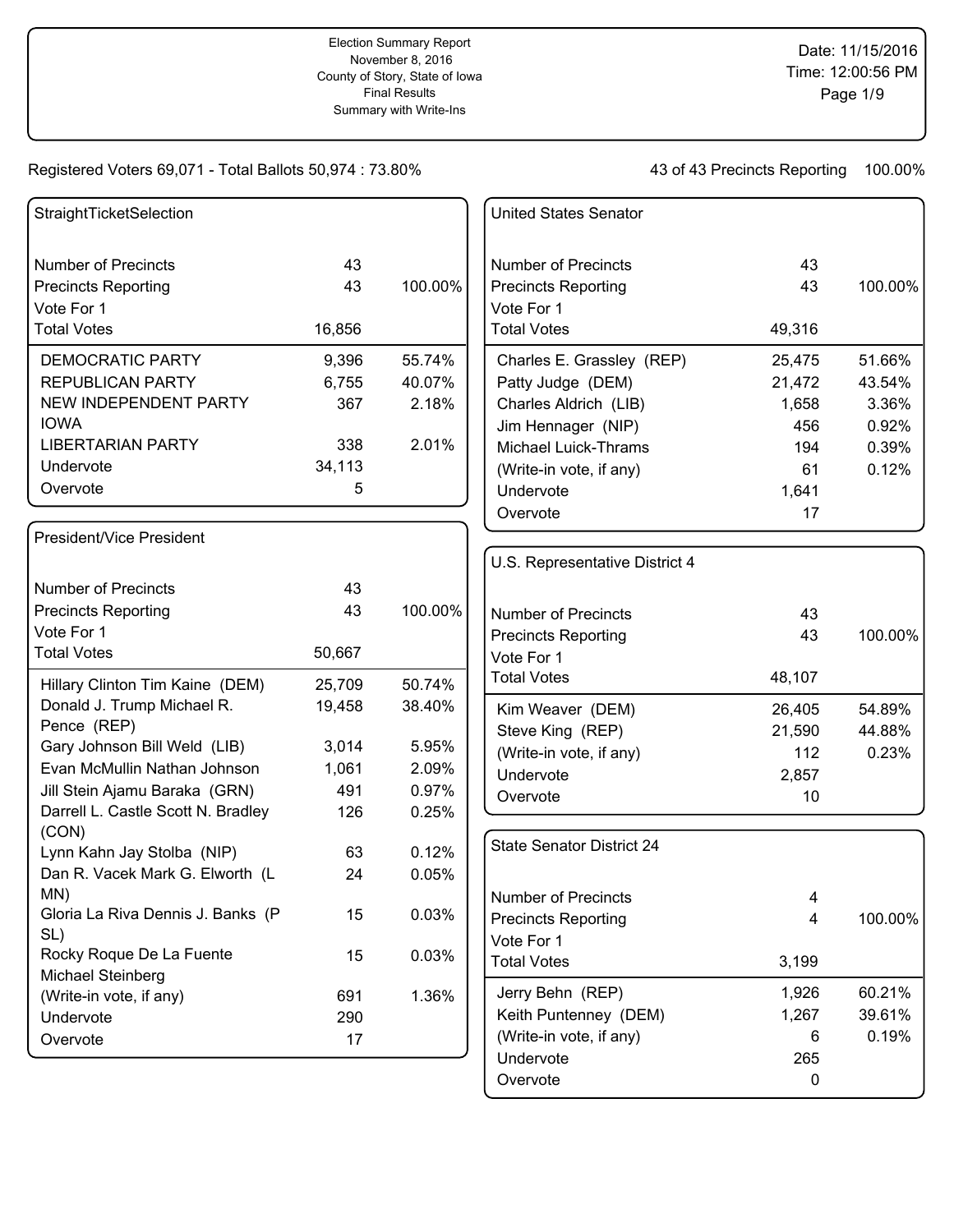43 of 43 Precincts Reporting 100.00%

| State Representative District 45     |             |         | State Representative District 49   |        |         |
|--------------------------------------|-------------|---------|------------------------------------|--------|---------|
| <b>Number of Precincts</b>           | 13          |         | <b>Number of Precincts</b>         | 17     |         |
| <b>Precincts Reporting</b>           | 13          | 100.00% | <b>Precincts Reporting</b>         | 17     | 100.00% |
| Vote For 1                           |             |         | Vote For 1                         |        |         |
| <b>Total Votes</b>                   | 16,071      |         | <b>Total Votes</b>                 | 12,346 |         |
| Beth Wessel-Kroeschell (DEM)         | 9,036       | 56.23%  | Dave Deyoe (REP)                   | 7,186  | 58.21%  |
| Sondra Childs-Smith (REP)            | 5,730       | 35.65%  | Mickie Franklin (DEM)              | 3,568  | 28.90%  |
| Eric Cooper (LIB)                    | 1,277       | 7.95%   | John Evans (LIB)                   | 932    | 7.55%   |
| (Write-in vote, if any)              | 28          | 0.17%   | Mike Knox                          | 647    | 5.24%   |
| Undervote                            | 1,112       |         | (Write-in vote, if any)            | 13     | 0.11%   |
| Overvote                             | 5           |         | Undervote                          | 743    |         |
|                                      |             |         | Overvote                           | 4      |         |
| State Representative District 46     |             |         |                                    |        |         |
|                                      |             |         | County Board of Supervisors        |        |         |
| <b>Number of Precincts</b>           | 10          |         |                                    |        |         |
| <b>Precincts Reporting</b>           | 10          | 100.00% | <b>Number of Precincts</b>         | 43     |         |
| Vote For 1                           |             |         | <b>Precincts Reporting</b>         | 43     | 100.00% |
| <b>Total Votes</b>                   | 12,174      |         | Vote For 1                         |        |         |
| Lisa K. Heddens (DEM)                | 11,927      | 97.97%  | <b>Total Votes</b>                 | 46,808 |         |
| (Write-in vote, if any)              | 247         | 2.03%   | Lauris Olson (DEM)                 | 18,958 | 40.50%  |
| Undervote                            | 5,053       |         | Scott Schaben (REP)                | 18,004 | 38.46%  |
| Overvote                             | 2           |         | Wayne E. Clinton                   | 9,747  | 20.82%  |
|                                      |             |         | (Write-in vote, if any)            | 99     | 0.21%   |
| State Representative District 48     |             |         | Undervote                          | 4,132  |         |
|                                      |             |         | Overvote                           | 34     |         |
| <b>Number of Precincts</b>           | 4           |         |                                    |        |         |
| <b>Precincts Reporting</b>           | 4           | 100.00% | <b>County Board of Supervisors</b> |        |         |
| Vote For 1                           |             |         | (to fill vacancy)                  |        |         |
| <b>Total Votes</b>                   | 3,207       |         | <b>Number of Precincts</b>         | 43     |         |
| Robert Bacon (REP)                   | 1,969       | 61.40%  | <b>Precincts Reporting</b>         | 43     | 100.00% |
| Sherrie Taha (DEM)                   | 1,235       | 38.51%  | Vote For 1                         |        |         |
|                                      | 3           | 0.09%   | <b>Total Votes</b>                 | 46,681 |         |
| (Write-in vote, if any)<br>Undervote | 257         |         | Martin R. Chitty (REP)             | 23,729 | 50.83%  |
| Overvote                             | $\mathbf 0$ |         | Linda Murken (DEM)                 | 22,865 | 48.98%  |
|                                      |             |         | (Write-in vote, if any)            | 87     | 0.19%   |
|                                      |             |         | Undervote                          | 4,285  |         |
|                                      |             |         |                                    |        |         |

Overvote 8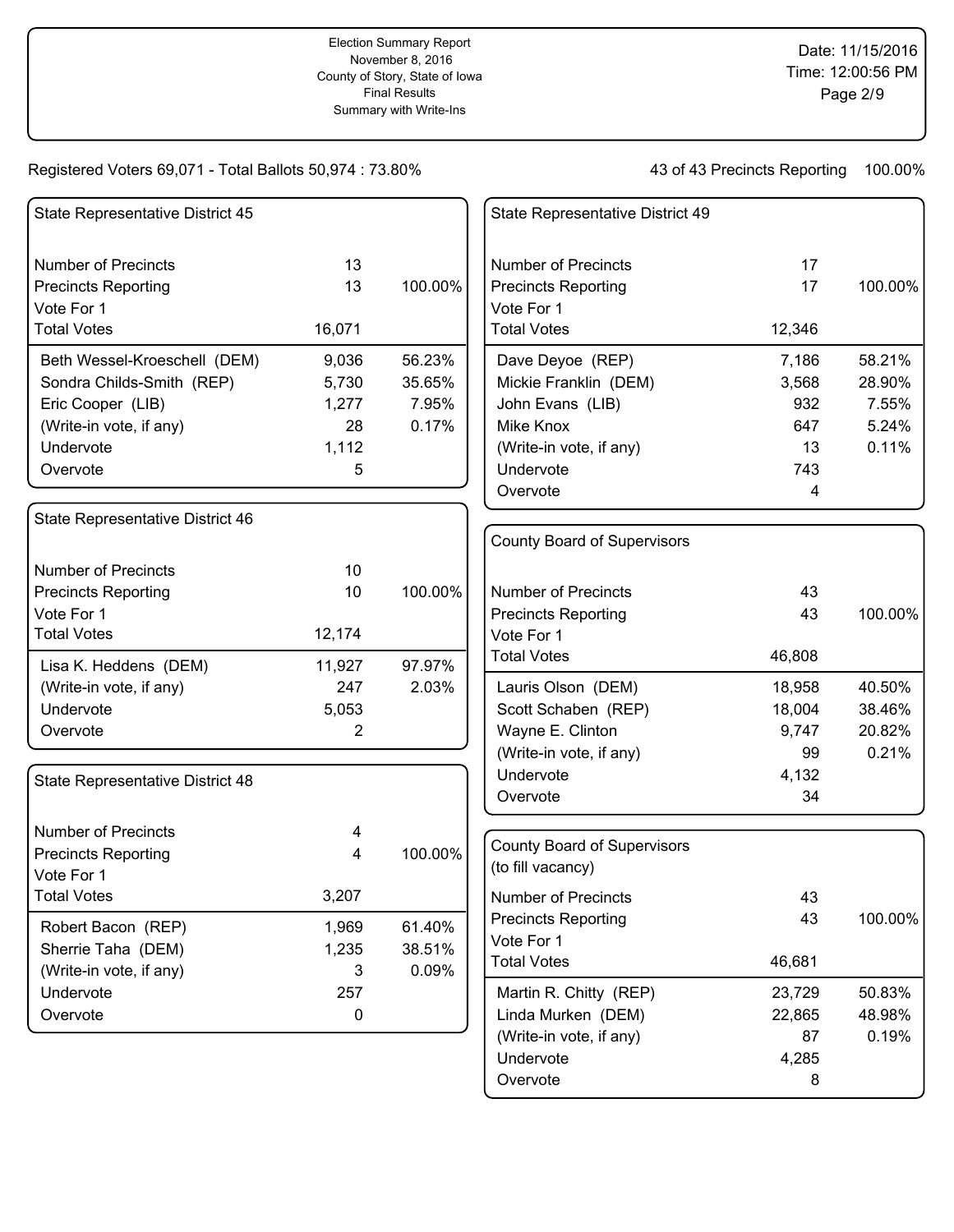| <b>County Auditor</b>           |        |         | Franklin Township Trustee     |                |         |
|---------------------------------|--------|---------|-------------------------------|----------------|---------|
| <b>Number of Precincts</b>      | 43     |         | <b>Number of Precincts</b>    | 1              |         |
| <b>Precincts Reporting</b>      | 43     | 100.00% | <b>Precincts Reporting</b>    | $\mathbf{1}$   | 100.00% |
| Vote For 1                      |        |         | Vote For 1                    |                |         |
| <b>Total Votes</b>              | 45,848 |         | <b>Total Votes</b>            | 995            |         |
| Lucy Martin (DEM)               | 25,628 | 55.90%  | Doug Moore                    | 976            | 98.09%  |
| Becky Jordan (REP)              | 20,132 | 43.91%  | (Write-in vote, if any)       | 19             | 1.91%   |
| (Write-in vote, if any)         | 88     | 0.19%   | Undervote                     | 549            |         |
| Undervote                       | 5,115  |         | Overvote                      | 0              |         |
| Overvote                        | 11     |         |                               |                |         |
|                                 |        |         | <b>Grant Township Trustee</b> |                |         |
| <b>County Sheriff</b>           |        |         |                               |                |         |
|                                 |        |         | <b>Number of Precincts</b>    | 3              |         |
| <b>Number of Precincts</b>      | 43     |         | <b>Precincts Reporting</b>    | 3              | 100.00% |
| <b>Precincts Reporting</b>      | 43     | 100.00% | Vote For 1                    |                |         |
| Vote For 1                      |        |         | <b>Total Votes</b>            | 18             |         |
| <b>Total Votes</b>              | 37,915 |         | Dave Swensen (W)              | $\mathbf{3}$   | 16.67%  |
| Paul H. Fitzgerald (DEM)        | 37,116 | 97.89%  | Charles Lloyd (W)             | $\overline{2}$ | 11.11%  |
| (Write-in vote, if any)         | 799    | 2.11%   | Kent Larson (W)               | $\overline{2}$ | 11.11%  |
| Undervote                       | 13,051 |         | Neal Cloyd (W)                | 1              | 5.56%   |
| Overvote                        | 8      |         | Harold Ault (W)               | 1              | 5.56%   |
|                                 |        |         | Tracy Holland (W)             | 1              | 5.56%   |
| <b>Collins Township Trustee</b> |        |         | Lorna Sellberg (W)            | 1              | 5.56%   |
|                                 |        |         | Pam Linn (W)                  | 1              | 5.56%   |
|                                 |        |         | George Patrick (W)            | 1              | 5.56%   |
| <b>Number of Precincts</b>      | 1      |         | Robert Jensen (W)             | 1              | 5.56%   |
| <b>Precincts Reporting</b>      | 1      | 100.00% | Jerry Lynn (W)                | 1              | 5.56%   |
| Vote For 1                      |        |         | Suzanne Brekke (W)            | 1              | 5.56%   |
| <b>Total Votes</b>              | 162    |         | Stensland (W)                 | 1              | 5.56%   |
| Steven C. Shipton               | 161    | 99.38%  | (Blank) (W)                   | 1              | 5.56%   |
| (Write-in vote, if any)         | 1      | 0.62%   | (Write-in vote, if any)       | 0              | 0%      |
| Undervote                       | 36     |         | Undervote                     | 279            |         |
| Overvote                        | 0      |         | Overvote                      | $\mathbf{0}$   |         |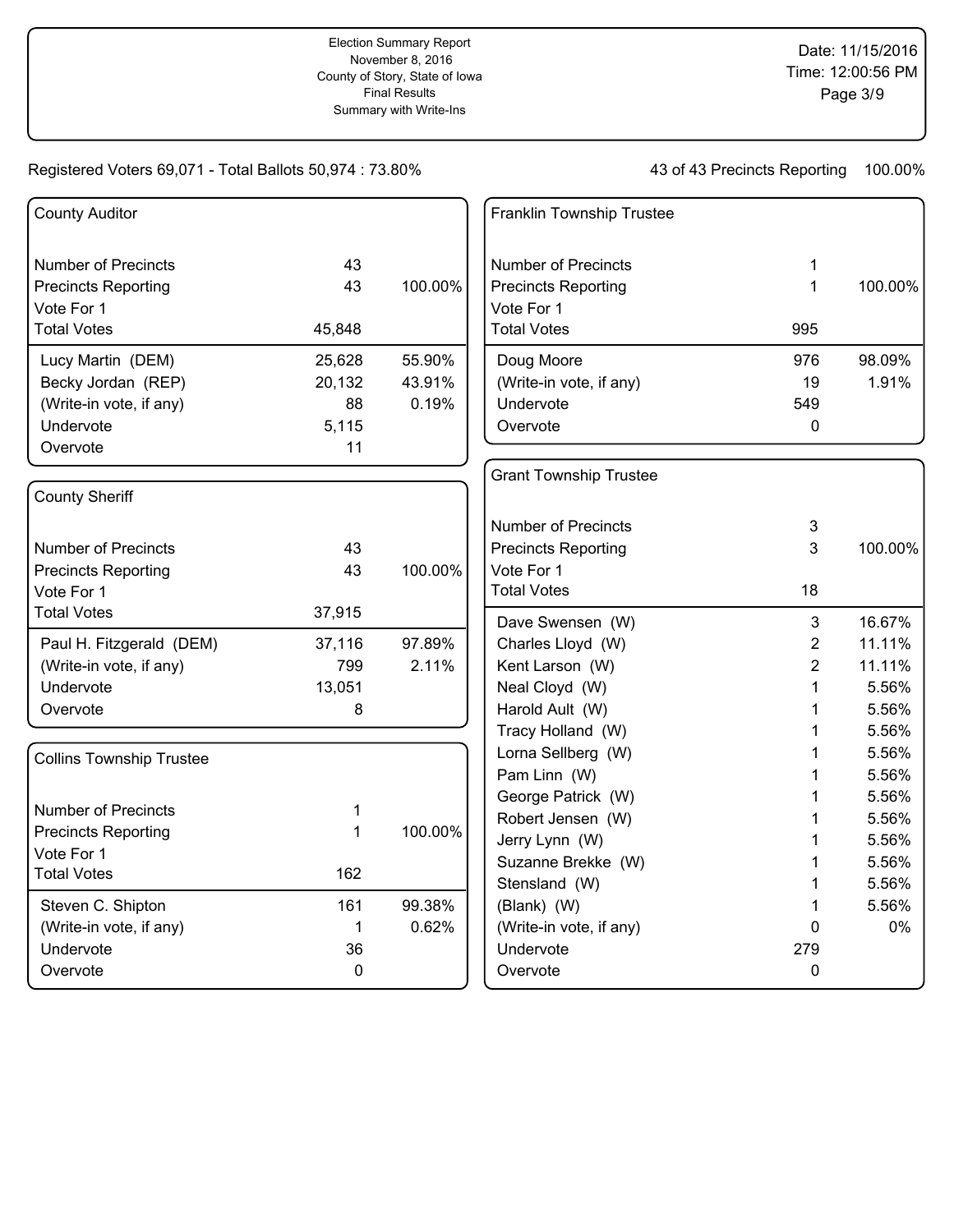| <b>Grant Township Trustee</b><br>(to fill vacancy) |             |         | Indian Creek Township Trustee |                |         |
|----------------------------------------------------|-------------|---------|-------------------------------|----------------|---------|
| <b>Number of Precincts</b>                         | 3           |         | <b>Number of Precincts</b>    |                |         |
| <b>Precincts Reporting</b>                         | 3           | 100.00% | <b>Precincts Reporting</b>    | 1              | 100.00% |
| Vote For 1                                         |             |         | Vote For 1                    |                |         |
| <b>Total Votes</b>                                 | 11          |         | <b>Total Votes</b>            | 18             |         |
| Charles Lloyd (W)                                  | 3           | 27.27%  | Randy Pritchard (W)           | $\overline{2}$ | 11.11%  |
| Bill Woodman (W)                                   | 2           | 18.18%  | Suzanne Laurence (W)          |                | 5.56%   |
| Dave Whitaker (W)                                  | 1           | 9.09%   | Mik Smith (W)                 | 1              | 5.56%   |
| Trish Patrick (W)                                  |             | 9.09%   | Roger Pointer (W)             |                | 5.56%   |
| Lorna Sellberg (W)                                 |             | 9.09%   | Ron Dunblazier (W)            |                | 5.56%   |
| David Swensen (W)                                  |             | 9.09%   | Bryce Smith (W)               |                | 5.56%   |
| David Stensland (W)                                |             | 9.09%   | Tara Huntrods (W)             |                | 5.56%   |
| Suzanne Brekke (W)                                 |             | 9.09%   | Mike Viers (W)                |                | 5.56%   |
| (Write-in vote, if any)                            | 0           | 0%      | Tom Plunkett (W)              |                | 5.56%   |
| Undervote                                          | 286         |         | Dennis Orcutt (W)             |                | 5.56%   |
| Overvote                                           | 0           |         | Mike R. Tucker (W)            |                | 5.56%   |
|                                                    |             |         | Ryan Hassel (W)               |                | 5.56%   |
| <b>Howard Township Trustee</b>                     |             |         | Brad Plunkett (W)             |                | 5.56%   |
|                                                    |             |         | Eugene Mohr (W)               |                | 5.56%   |
|                                                    |             |         | No Idea (W)                   |                | 5.56%   |
| <b>Number of Precincts</b>                         | 1           |         | None (W)                      |                | 5.56%   |
| <b>Precincts Reporting</b>                         | 1           | 100.00% | (Blank) (W)                   |                | 5.56%   |
| Vote For 1                                         |             |         | (Write-in vote, if any)       | 0              | 0%      |
| <b>Total Votes</b>                                 | 230         |         | Undervote                     | 340            |         |
| Paul N. Risdal                                     | 230         | 100.00% | Overvote                      | 0              |         |
| (Write-in vote, if any)                            | 0           | 0%      |                               |                |         |
| Undervote                                          | 95          |         | Lafayette Township Trustee    |                |         |
| Overvote                                           | 0           |         |                               |                |         |
|                                                    |             |         | <b>Number of Precincts</b>    |                |         |
| <b>Howard Township Trustee</b>                     |             |         | <b>Precincts Reporting</b>    | 1              | 100.00% |
| (to fill vacancy)                                  |             |         | Vote For 1                    |                |         |
| <b>Number of Precincts</b>                         | 1           |         | <b>Total Votes</b>            | 209            |         |
| <b>Precincts Reporting</b>                         | 1           | 100.00% |                               |                |         |
| Vote For 2                                         |             |         | Gary L. Uthe                  | 205            | 98.09%  |
| <b>Total Votes</b>                                 | 409         |         | (Write-in vote, if any)       | 4              | 1.91%   |
|                                                    |             |         | Undervote                     | 47             |         |
| Mark Tjernagel                                     | 212         | 51.83%  | Overvote                      | $\mathbf 0$    |         |
| Brian L. Sampson                                   | 197         | 48.17%  |                               |                |         |
| (Write-in vote, if any)                            | $\mathbf 0$ | 0%      |                               |                |         |
| Undervote                                          | 241         |         |                               |                |         |
| Overvote                                           | $\pmb{0}$   |         |                               |                |         |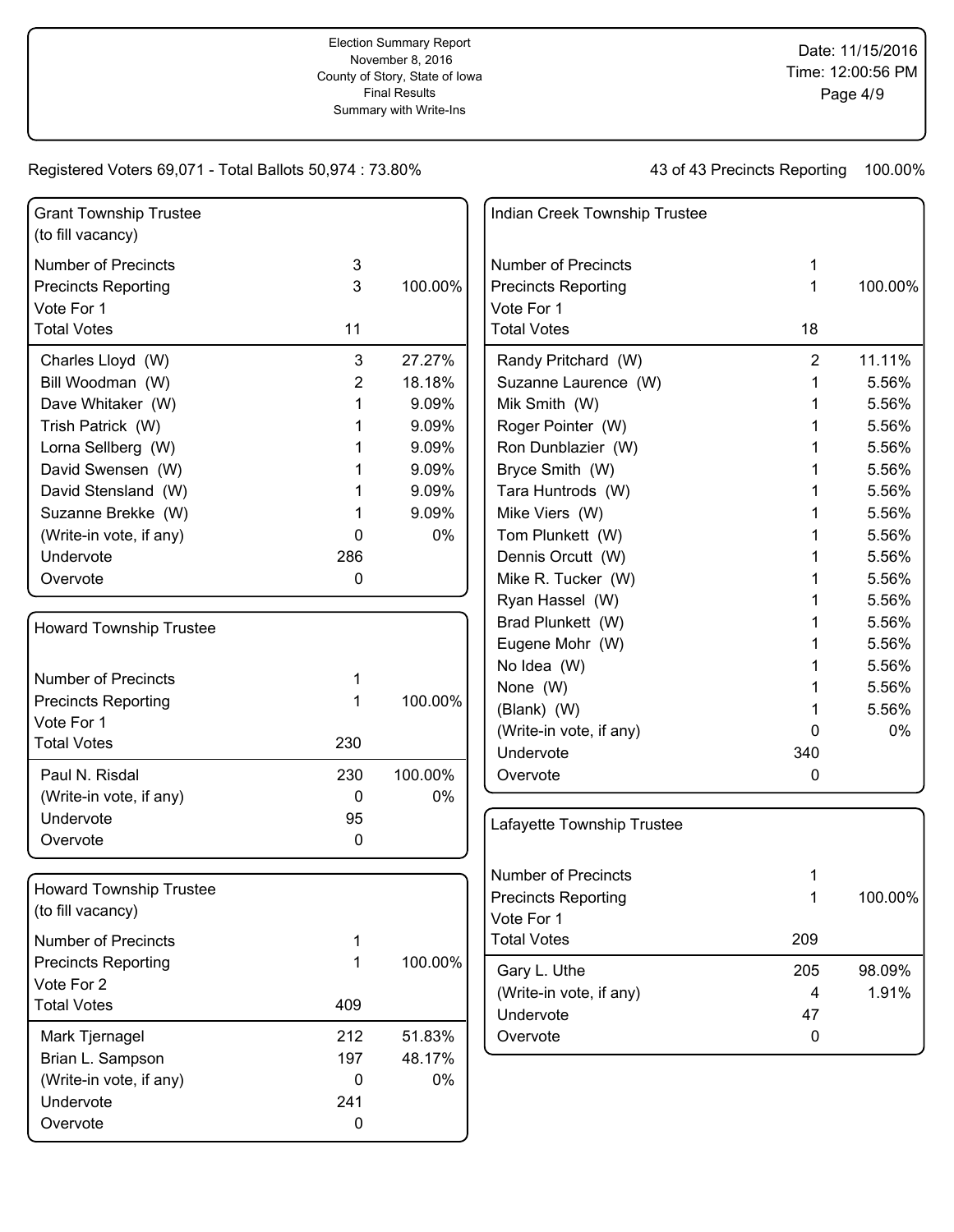43 of 43 Precincts Reporting 100.00%

Larry E. Hall 174 98.86% (Write-in vote, if any)  $2 \t 1.14\%$ 

Undervote 44 Overvote 0

| <b>Lincoln Township Trustee</b>          |              |         | New Albany Township Trustee      |                |         |
|------------------------------------------|--------------|---------|----------------------------------|----------------|---------|
| <b>Number of Precincts</b>               | 1            |         | <b>Number of Precincts</b>       | 1              |         |
| <b>Precincts Reporting</b>               | 1            | 100.00% | <b>Precincts Reporting</b>       | $\mathbf{1}$   | 100.00% |
| Vote For 1                               |              |         | Vote For 1                       |                |         |
| <b>Total Votes</b>                       | 106          |         | <b>Total Votes</b>               | 10             |         |
| <b>Phil McBride</b>                      | 106          | 100.00% | Larry Hostetler (W)              | 3              | 30.00%  |
| (Write-in vote, if any)                  | $\mathbf{0}$ | 0%      | Steve Souers (W)                 | $\overline{2}$ | 20.00%  |
| Undervote                                | 18           |         | Ryan McCallum (W)                | 1              | 10.00%  |
| Overvote                                 | $\mathbf{0}$ |         | Ryan McKinney (W)                | 1              | 10.00%  |
|                                          |              |         | Mike Hostetler (W)               | 1              | 10.00%  |
| <b>Milford Township Trustee</b>          |              |         | Ted Rasmusson (W)                | 1              | 10.00%  |
|                                          |              |         | Ron Phares (W)                   |                | 10.00%  |
|                                          |              |         | (Write-in vote, if any)          | 0              | $0\%$   |
| <b>Number of Precincts</b>               | 1            |         | Undervote                        | 194            |         |
| <b>Precincts Reporting</b><br>Vote For 1 | 1            | 100.00% | Overvote                         | 0              |         |
| <b>Total Votes</b>                       | 232          |         |                                  |                |         |
|                                          |              |         | Palestine Township Trustee       |                |         |
| Robert Jacobson                          | 226          | 97.41%  |                                  |                |         |
| (Write-in vote, if any)                  | 6            | 2.59%   | <b>Number of Precincts</b>       | $\overline{2}$ |         |
| Undervote                                | 101          |         | <b>Precincts Reporting</b>       | $\overline{2}$ | 100.00% |
| Overvote                                 | 0            |         | Vote For 1                       |                |         |
|                                          |              |         | <b>Total Votes</b>               | 374            |         |
| Nevada Township Trustee                  |              |         |                                  |                |         |
|                                          |              |         | Ronald Finch                     | 372            | 99.47%  |
| <b>Number of Precincts</b>               | 1            |         | (Write-in vote, if any)          | $\overline{2}$ | 0.53%   |
| <b>Precincts Reporting</b>               | $\mathbf 1$  | 100.00% | Undervote                        | 117            |         |
| Vote For 1                               |              |         | Overvote                         | 0              |         |
| <b>Total Votes</b>                       | 325          |         |                                  |                |         |
| <b>Jeff Collins</b>                      | 324          | 99.69%  | <b>Richland Township Trustee</b> |                |         |
| (Write-in vote, if any)                  | 1            | 0.31%   |                                  |                |         |
| Undervote                                | 127          |         | Number of Precincts              | 1              |         |
| Overvote                                 | 0            |         | <b>Precincts Reporting</b>       | $\mathbf{1}$   | 100.00% |
|                                          |              |         | Vote For 1                       |                |         |
|                                          |              |         | <b>Total Votes</b>               | 176            |         |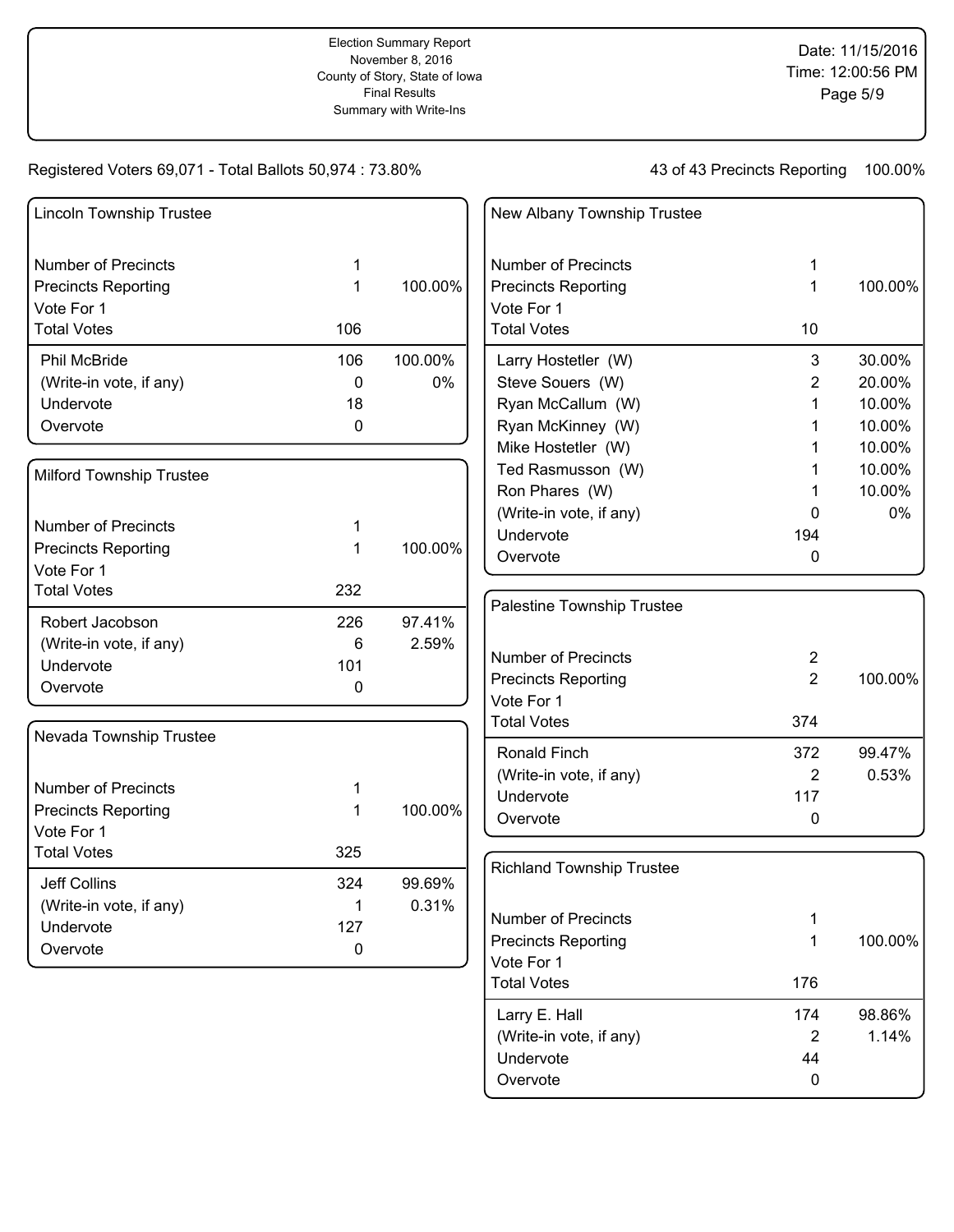| <b>Sherman Township Trustee</b>        |     |         |
|----------------------------------------|-----|---------|
| Number of Precincts                    | 1   |         |
| <b>Precincts Reporting</b>             | 1   | 100.00% |
| Vote For 1                             |     |         |
| <b>Total Votes</b>                     | 10  |         |
| Arden Greiner (W)                      | 1   | 10.00%  |
| Larry Johnson (W)                      | 1   | 10.00%  |
| Paul Sparrow (W)                       | 1   | 10.00%  |
| Mason Staerkel (W)                     | 1   | 10.00%  |
| Jonathon Cutler (W)                    | 1   | 10.00%  |
| Amanda Youngquist (W)                  | 1   | 10.00%  |
| Dale Miller (W)                        | 1   | 10.00%  |
| Steve Scheid (W) (winner by drawn lot) | 1   | 10.00%  |
| David Obrecht (W)                      | 1   | 10.00%  |
| (Blank) (W)                            | 1   | 10.00%  |
| (Write-in vote, if any)                | 0   | 0%      |
| Undervote                              | 128 |         |
| Overvote                               | 0   |         |
| <b>Union Township Trustee</b>          |     |         |
| <b>Number of Precincts</b>             | 1   |         |
| <b>Precincts Reporting</b>             | 1   | 100.00% |
| Vote For 1                             |     |         |
| <b>Total Votes</b>                     | 218 |         |
| Stacie Link                            | 212 | 97.25%  |
| (Write-in vote, if any)                | 6   | 2.75%   |
| Undervote                              | 84  |         |
| Overvote                               | 0   |         |
| <b>Warren Township Trustee</b>         |     |         |
| <b>Number of Precincts</b>             | 1   |         |
| <b>Precincts Reporting</b>             | 1   | 100.00% |
| Vote For 1                             |     |         |
| <b>Total Votes</b>                     | 111 |         |
| David Granzow                          | 109 | 98.20%  |
| (Write-in vote, if any)                | 2   | 1.80%   |
| Undervote                              | 41  |         |
| Overvote                               | 0   |         |

| <b>Warren Township Clerk</b><br>(to fill vacancy) |     |         |
|---------------------------------------------------|-----|---------|
| Number of Precincts                               | 1   |         |
| <b>Precincts Reporting</b>                        | 1   | 100.00% |
| Vote For 1                                        |     |         |
| <b>Total Votes</b>                                | 116 |         |
| Megan Burg                                        | 115 | 99.14%  |
| (Write-in vote, if any)                           | 1   | 0.86%   |
| Undervote                                         | 36  |         |
| Overvote                                          |     |         |
|                                                   |     |         |

| <b>Washington Township Trustee</b> |     |         |
|------------------------------------|-----|---------|
| Number of Precincts                | 3   |         |
| <b>Precincts Reporting</b>         | 3   | 100.00% |
| Vote For 1                         |     |         |
| <b>Total Votes</b>                 | 13  |         |
| Ray Ringgenberg (W)                | 3   | 23.08%  |
| Kristian Foddrill (W)              | 1   | 7.69%   |
| Dan J. Wierson (W)                 | 1   | 7.69%   |
| Ron Mowers (W)                     | 1   | 7.69%   |
| Howard Shepard (W)                 | 1   | 7.69%   |
| Lee Harris (W)                     | 1   | 7.69%   |
| Becky Christiansen (W)             | 1   | 7.69%   |
| Robert Finch (W)                   | 1   | 7.69%   |
| Malia Scheppers (W)                | 1   | 7.69%   |
| None (W)                           | 1   | 7.69%   |
| (Blank) (W)                        | 1   | 7.69%   |
| (Write-in vote, if any)            | O   | 0%      |
| Undervote                          | 354 |         |
| Overvote                           | 0   |         |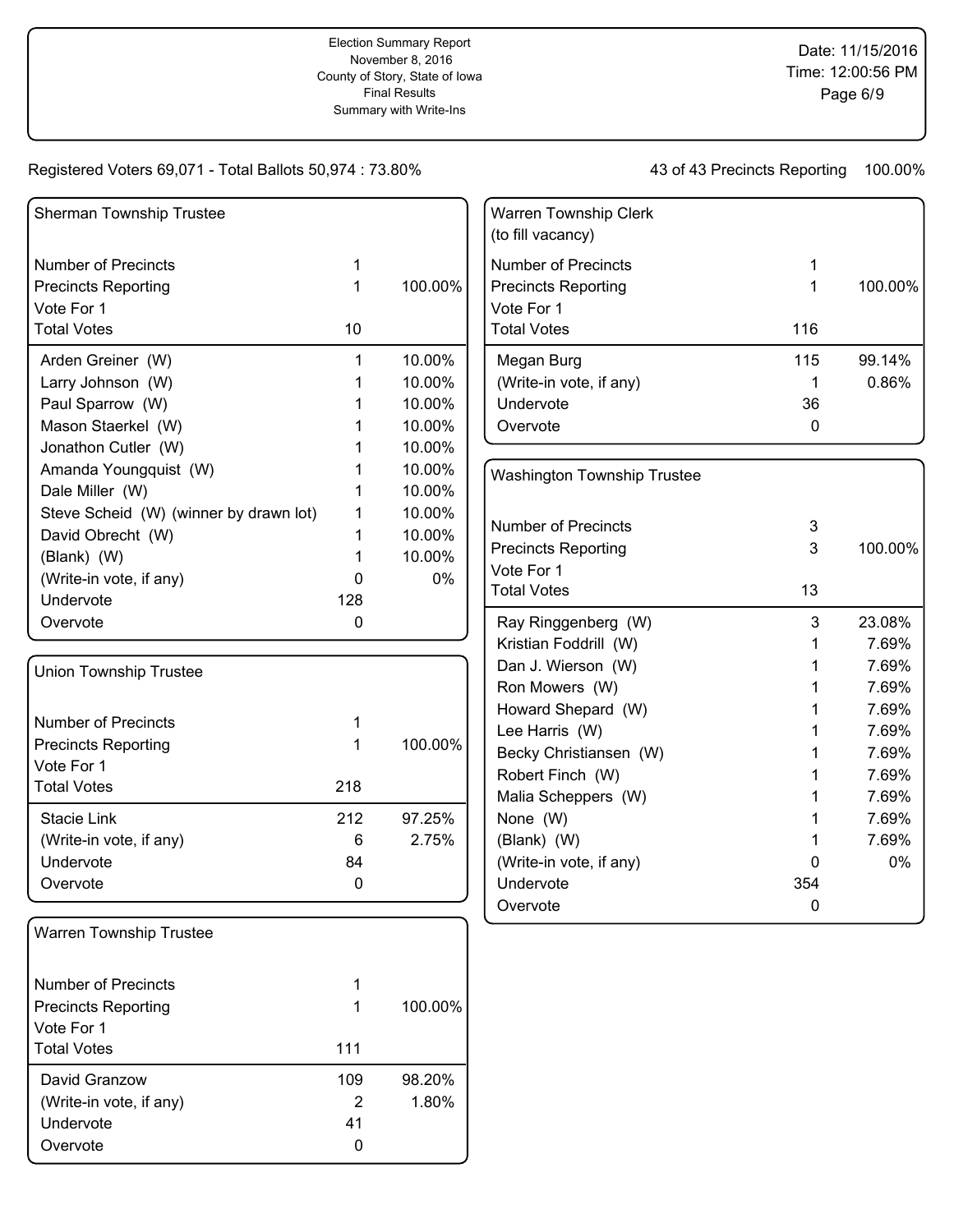| <b>County Public Hospital Trustee</b>               |         |         | <b>County Agricultural Extension Council Member</b><br>(to fill vacancy) |        |         |
|-----------------------------------------------------|---------|---------|--------------------------------------------------------------------------|--------|---------|
| <b>Number of Precincts</b>                          | 43      |         | <b>Number of Precincts</b>                                               | 43     |         |
| <b>Precincts Reporting</b>                          | 43      | 100.00% | <b>Precincts Reporting</b>                                               | 43     | 100.00% |
| Vote For 3                                          |         |         | Vote For 1                                                               |        |         |
| <b>Total Votes</b>                                  | 66,395  |         | <b>Total Votes</b>                                                       | 28,539 |         |
| Nick Johnson                                        | 18,352  | 27.64%  | MaryAnn Heintz Gardner                                                   | 28,364 | 99.39%  |
| James Wright Jr.                                    | 16,638  | 25.06%  | (Write-in vote, if any)                                                  | 175    | 0.61%   |
| Gaylan Scofield                                     | 16,487  | 24.83%  | Undervote                                                                | 22,430 |         |
| Maile A. Timm                                       | 14,560  | 21.93%  | Overvote                                                                 | 5      |         |
| (Write-in vote, if any)                             | 358     | 0.54%   |                                                                          |        |         |
| Undervote                                           | 86,266  |         | Zearing Mayor                                                            |        |         |
| Overvote                                            | 261     |         | (to fill vacancy)                                                        |        |         |
|                                                     |         |         | <b>Number of Precincts</b>                                               |        |         |
| Soil and Water Conservation District Commissioner   |         |         | <b>Precincts Reporting</b>                                               | 1      | 100.00% |
|                                                     |         |         | Vote For 1                                                               |        |         |
| <b>Number of Precincts</b>                          | 43      |         | <b>Total Votes</b>                                                       | 221    |         |
| <b>Precincts Reporting</b>                          | 43      | 100.00% | Edwina Formanek-Amundson                                                 | 100    | 45.25%  |
| Vote For 3                                          |         |         | Orville Nordstrom                                                        | 79     | 35.75%  |
| <b>Total Votes</b>                                  | 69,194  |         | Martin Herr (W)                                                          | 34     | 15.38%  |
| Jerold Fitzgerald                                   | 24,369  | 35.22%  | (Write-in vote, if any)                                                  | 8      | 3.62%   |
| Mark Tjelmeland                                     | 23,313  | 33.69%  | Undervote                                                                | 33     |         |
| Steven L. Fales                                     | 21,182  | 30.61%  | Overvote                                                                 | 0      |         |
| (Write-in vote, if any)                             | 330     | 0.48%   |                                                                          |        |         |
| Undervote                                           | 83,683  |         | Brent R. Appel                                                           |        |         |
| Overvote                                            | 45      |         |                                                                          |        |         |
|                                                     |         |         | <b>Number of Precincts</b>                                               | 43     |         |
| <b>County Agricultural Extension Council Member</b> |         |         | <b>Precincts Reporting</b>                                               | 43     | 100.00% |
|                                                     |         |         | Vote For 1                                                               |        |         |
| <b>Number of Precincts</b>                          | 43      |         | <b>Total Votes</b>                                                       | 34,421 |         |
| <b>Precincts Reporting</b>                          | 43      | 100.00% | <b>YES</b>                                                               | 23,873 | 69.36%  |
| Vote For 4                                          |         |         | <b>NO</b>                                                                | 10,548 | 30.64%  |
| <b>Total Votes</b>                                  | 87,990  |         | Undervote                                                                | 16,511 |         |
| <b>Tim Couser</b>                                   | 23,447  | 26.65%  | Overvote                                                                 | 42     |         |
| Melissa McEnany                                     | 22,191  | 25.22%  |                                                                          |        |         |
| Megan Jedlicka                                      | 21,150  | 24.04%  |                                                                          |        |         |
| Leonard Foley                                       | 20,862  | 23.71%  |                                                                          |        |         |
| (Write-in vote, if any)                             | 340     | 0.39%   |                                                                          |        |         |
| Undervote                                           | 115,770 |         |                                                                          |        |         |
| Overvote                                            | 136     |         |                                                                          |        |         |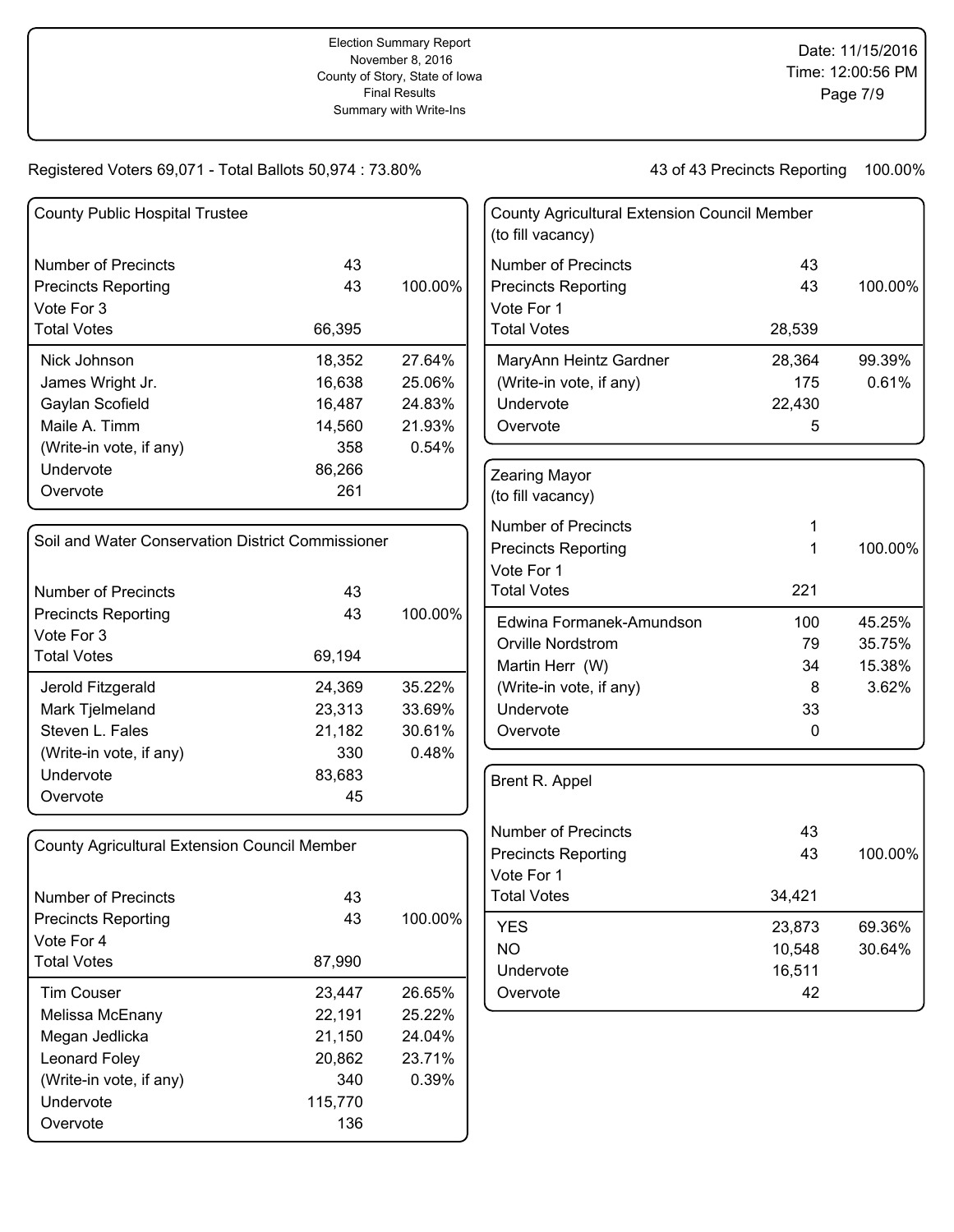| Mark S. Cady               |                |         | Richard H. Doyle           |        |         |
|----------------------------|----------------|---------|----------------------------|--------|---------|
|                            |                |         |                            |        |         |
| <b>Number of Precincts</b> | 43             |         | <b>Number of Precincts</b> | 43     |         |
| <b>Precincts Reporting</b> | 43             | 100.00% | <b>Precincts Reporting</b> | 43     | 100.00% |
| Vote For 1                 |                |         | Vote For 1                 |        |         |
| <b>Total Votes</b>         | 34,181         |         | <b>Total Votes</b>         | 31,792 |         |
| <b>YES</b>                 | 23,460         | 68.63%  | <b>YES</b>                 | 23,490 | 73.89%  |
| <b>NO</b>                  | 10,721         | 31.37%  | <b>NO</b>                  | 8,302  | 26.11%  |
| Undervote                  | 16,764         |         | Undervote                  | 19,167 |         |
| Overvote                   | 29             |         | Overvote                   | 15     |         |
| Daryl L. Hecht             |                |         | Amanda Potterfield         |        |         |
| <b>Number of Precincts</b> | 43             |         | <b>Number of Precincts</b> | 43     |         |
| <b>Precincts Reporting</b> | 43             | 100.00% | <b>Precincts Reporting</b> | 43     | 100.00% |
| Vote For 1                 |                |         | Vote For 1                 |        |         |
| <b>Total Votes</b>         | 33,745         |         | <b>Total Votes</b>         | 32,036 |         |
| <b>YES</b>                 | 22,938         | 67.97%  | <b>YES</b>                 | 24,073 | 75.14%  |
| <b>NO</b>                  | 10,807         | 32.03%  | <b>NO</b>                  | 7,963  | 24.86%  |
| Undervote                  | 17,222         |         | Undervote                  | 18,926 |         |
| Overvote                   | $\overline{7}$ |         | Overvote                   | 12     |         |
| David R. Danilson          |                |         | Gayle Vogel                |        |         |
| <b>Number of Precincts</b> | 43             |         | <b>Number of Precincts</b> | 43     |         |
| <b>Precincts Reporting</b> | 43             | 100.00% | <b>Precincts Reporting</b> | 43     | 100.00% |
| Vote For 1                 |                |         | Vote For 1                 |        |         |
| <b>Total Votes</b>         | 32,006         |         | <b>Total Votes</b>         | 31,558 |         |
| <b>YES</b>                 | 23,706         | 74.07%  | <b>YES</b>                 | 23,383 | 74.10%  |
| <b>NO</b>                  | 8,300          | 25.93%  | <b>NO</b>                  | 8,175  | 25.90%  |
| Undervote                  | 18,944         |         | Undervote                  | 19,410 |         |
| Overvote                   | 24             |         | Overvote                   | 6      |         |